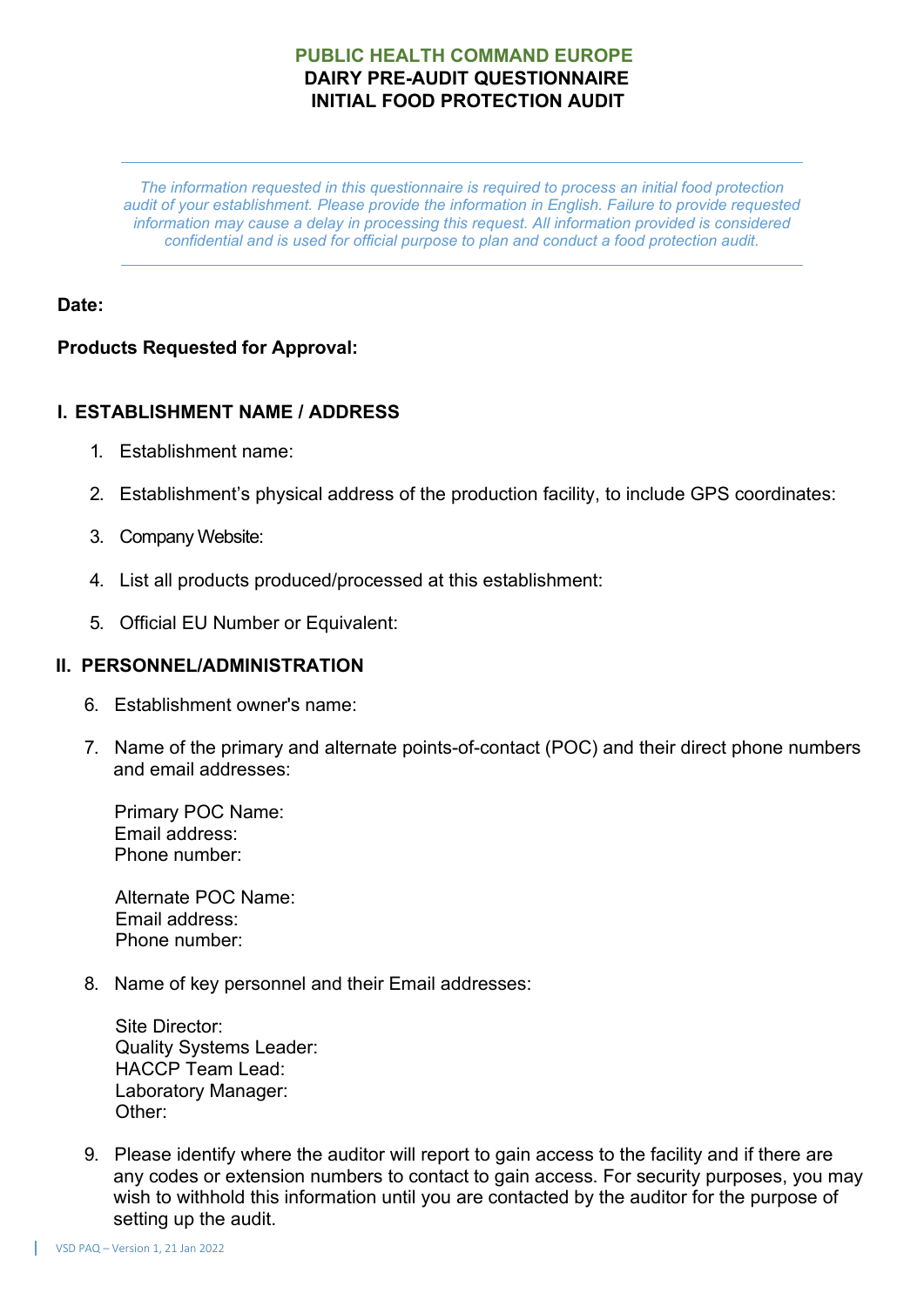### **III. GENERAL**

- 10. Indicate the days and hours of operation for production (M-F, shifts, etc...).
- 11. Indicate the days and hours of operation for administrative offices (M-F, shifts, etc…).
- 12. Indicate the days and hours of operation for cleaning and sanitation (M-F, shifts, etc...).

### **Shelf-life:**

- 13. Recommended shelf-life of products being requested for approval:
- 14. Recommended storage condition for finished products to achieve maximum shelf-life:

### **Recall/Traceability:**

- 15. Date / Version of formal program:
- 16. Explain how product coding relates to traceability of finished goods and raw materials:

## **IV.FOOD PROTECTION AND SANITATION**

### **HACCP and/or Food Safety Control Program:**

17. Date / Version of formal program:

18. Please provide a copy of the CCP summary page for products being requested for approval. Show what the CCPs are, how they are monitored, who monitors, critical limits and the prescribed corrective action(s) when critical limits are not acceptable:

#### **Raw Materials:**

- 19. List all sources of water utilized in your establishment and specify if from a municipal source or an artesian well:
- 20. Describe how the company sources raw materials / ingredients:
- 21. Do any raw ingredients arrive with certificates of analysis, and, if so, which ones:
- 22. Do milk products purchased for use in production arrive at the plant with an accompanying certificate of analysis for pesticides and antibiotic testing?

#### **Laboratory Testing:**

23. Indicate whether services are performed by an in-house, an external laboratory, or both:

24. Describe what testing is performed for raw ingredients, in-process, and finished products: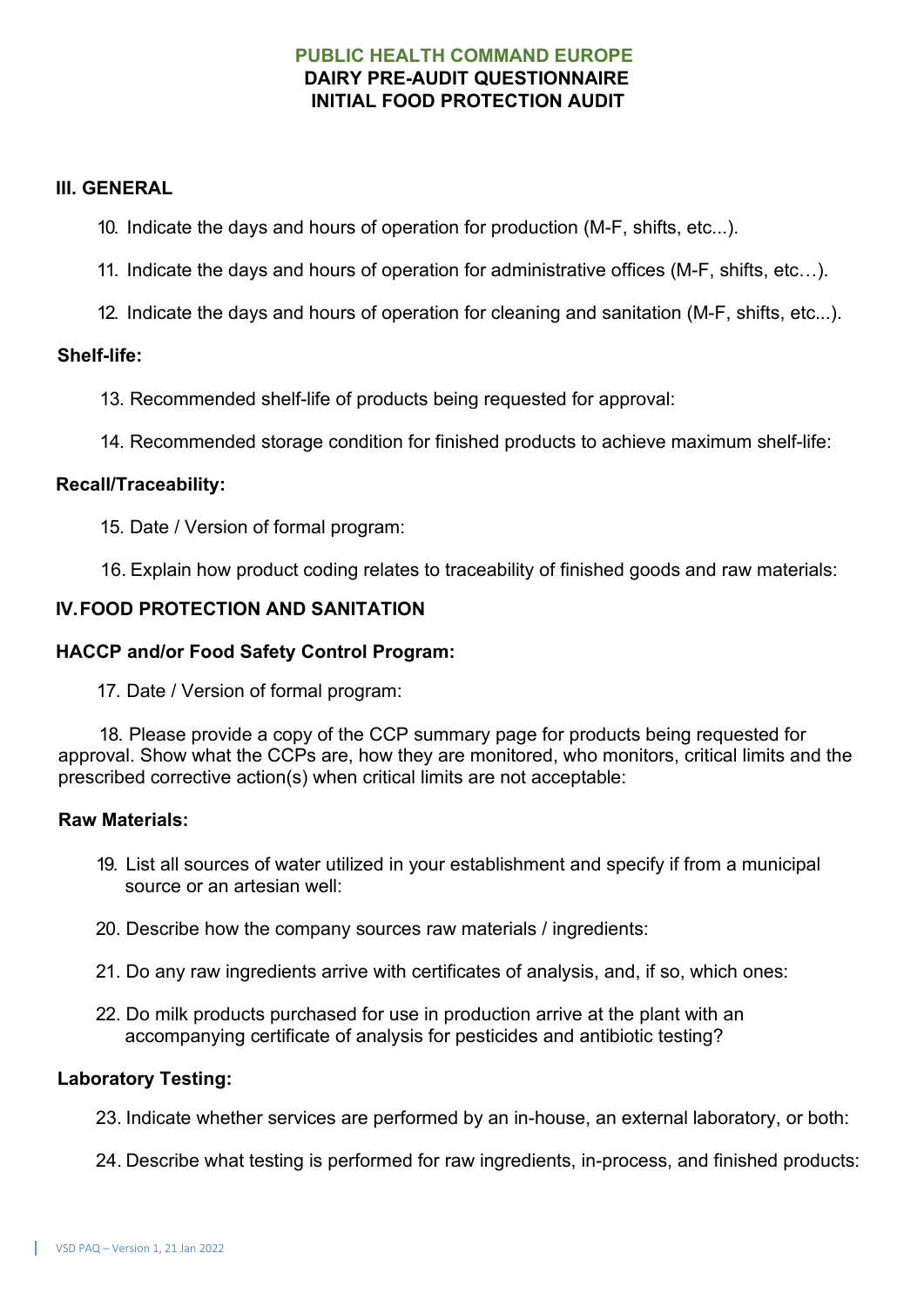25. Is there an environmental monitoring program? If yes, explain target organisms, frequency of testing and which laboratories perform those tests:

26. Are laboratories ISO 17025 certified? If yes, please ensure copies of their accreditation are available for review:

## **Plant Sanitation:**

- 27. Is there a written and documented master sanitation schedule and/or program in place:
- 28. Which company supplies the cleaning chemicals, and describe how employees are trained to handle these chemicals safely and effectively:
- 29. Are there pre-operation and post-operational checklists / procedures in place? Are they documented and available for review?

## **V. PROCESS**

- 30. Please provide a copy of the process flow diagram (in English) from receipt of raw materials to the distribution of the finished product(s), with all CCP's clearly annotated.
- 31. Describe how many processing lines are utilized in the facility and if specific products are assigned to those lines:

### **VI. FOOD DEFENSE**

- 32. Does your establishment have an implemented *Food Defense Policy* that adequately reduces food defense vulnerabilities?
- 33. Does your establishment have a system in place and implemented to adequately reduce food defense vulnerabilities from *Outside Grounds and Roof* areas?
- 34. Does your establishment have an *Employee and Visitor* program in place and implemented to adequately reduce food defense vulnerabilities?
- 35. Does your establishment have a system in place and implemented to adequately reduce food defense vulnerabilities from the *Material Receiving* area(s)?
- 36. Does your establishment have processes within the *Facility Operations* that adequately reduce food defense vulnerabilities?
- 37. Does your establishment have a system in place and implemented to adequately reduce food defense vulnerabilities from the *Finished Goods Storage/Shipping* area(s)?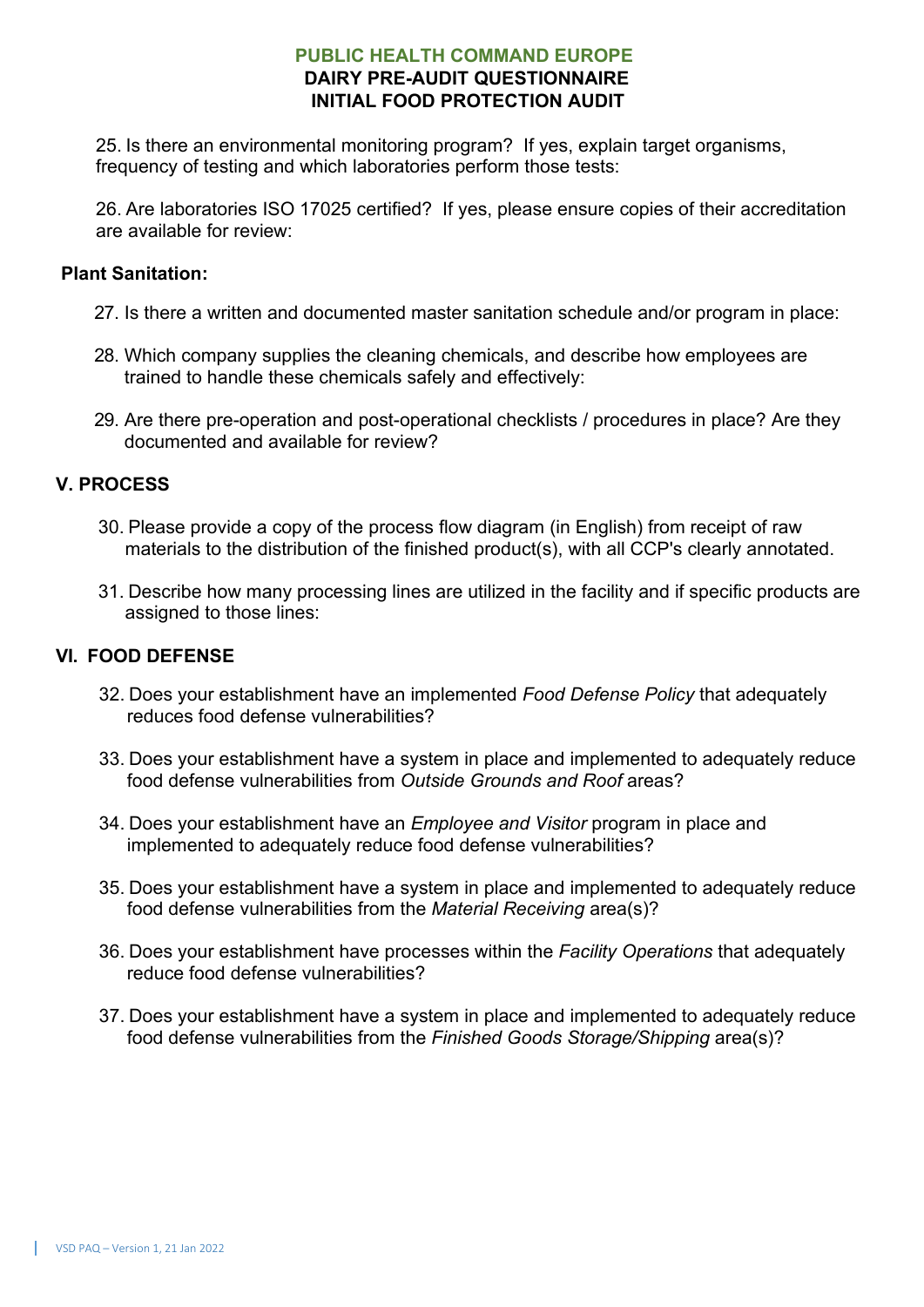# **VII. ADDITIONAL INFORMATION FOR DAIRIES ONLY**

*A certified dairy auditor will be tasked to perform the audit. A significant amount of time will be applied to understand the design, function, and maintenance of the pasteurizers. We will only evaluate the pasteurizers used to produce products destined for US Forces. If possible, please Email detailed pasteurizer schematics along with this questionnaire to allow for a preview. In addition, the auditor will attempt to calculate the holding time requirements. The auditor will require actuate measurements for the holding tube "length" and "inner diameter." Please ensure there is a certification for the holding tube length and inner diameter, either from the manufacture or qualified third party. Also have current calibration records for the pasteurizer, to include (thermometers / pressures / flow rates /pressures in plate heat exchangers / divert valve functions / etc…).*

D1. Indicate the number of pasteurizers on-site as well as the number of pasteurizers intended to be evaluated during the audit:

D2. Indicate the type of pasteurizers: HTST / HHST / UHT

- D3. Indicate the operating parameters for each pasteurizer:
	- Normal operating temperature
	- Cut-in temperature
	- Cut-out temperature
	- Normal flow rates
	- Maximum flow rates
	- What is the measured or calculated holding time
	- If using regenerative heating, is proper pressure differential maintained
	- Is a daily divert check performed

D4. Copies of all schematics for pasteurizers used in production of products being requested for approval:

D5. Who performs calibrations / testing of pasteurizer equipment and at what frequency? A thorough review of records will be made during the audit:

D6. Source of incoming dairy: (farms / other dairies). How is herd health monitored in the areas of the source milk?

D7. What conditions trigger a diverted or recirculated flow: (loss of temp / loss of pressure / excessive flow rate / other)

D8. Who has access rights to change pasteurizer settings that involve time, temperature, pressure set points?

D9. Describe the sequence of events (system logic) from system start and moving to forward flow:

D10. Describe the sequence of events (system logic) after recovery from a diverted flow:

D11. During the audit, technical questions may be asked that require in-depth knowledge of the